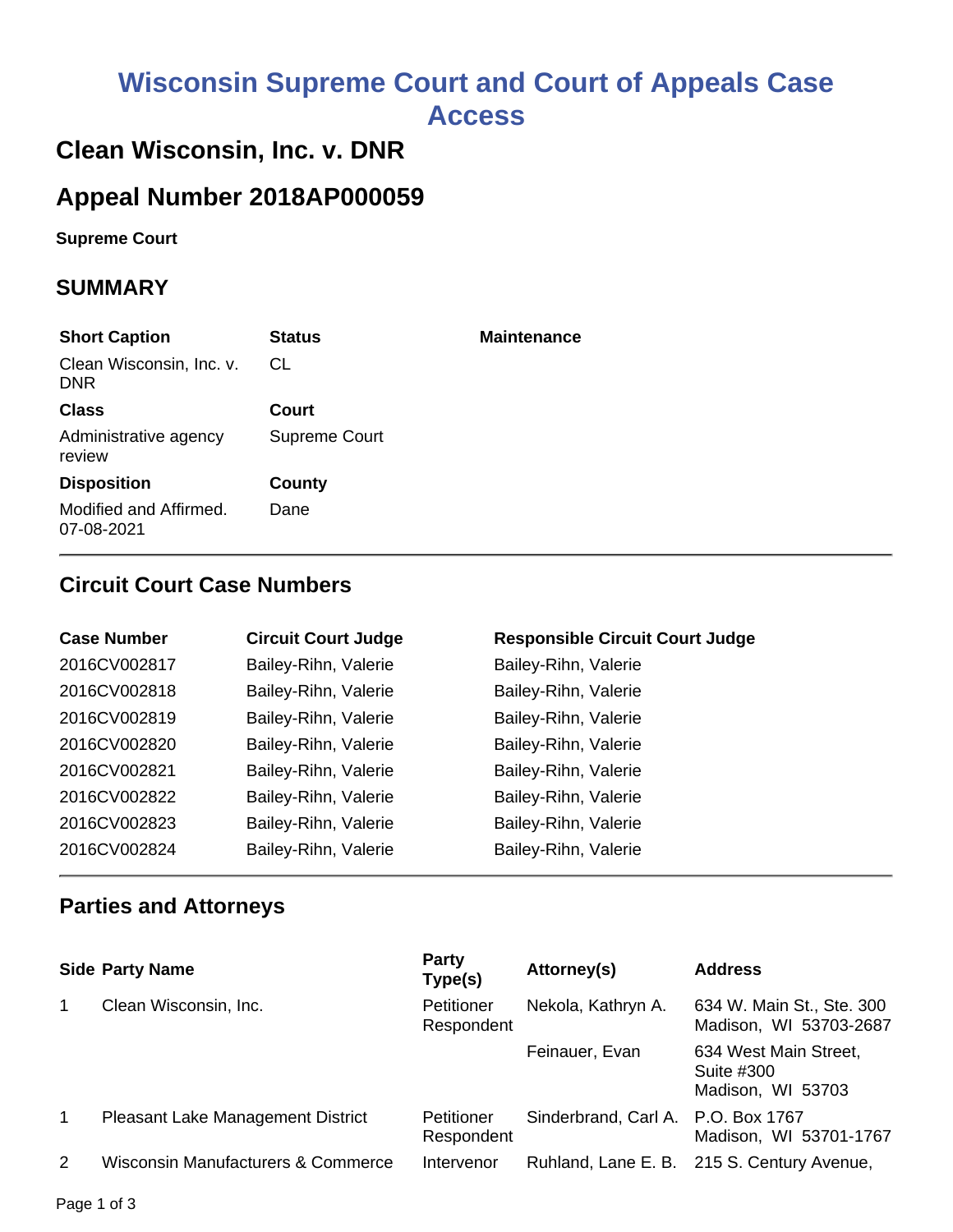|                |                                                            | Co-Appellant               |                                             | #198<br>Waunakee, WI 53597                           |
|----------------|------------------------------------------------------------|----------------------------|---------------------------------------------|------------------------------------------------------|
| 2              | <b>Dairy Business Association</b>                          | Intervenor<br>Co-Appellant | Ruhland, Lane E. B.                         | 215 S. Century Avenue,<br>#198<br>Waunakee, WI 53597 |
| 2              | <b>Midwest Food Processors Association</b>                 | Intervenor<br>Co-Appellant | Ruhland, Lane E. B.                         | 215 S. Century Avenue,<br>#198<br>Waunakee, WI 53597 |
| $\overline{2}$ | Wisconsin Potato & Vegetable Growers<br>Association        | Intervenor<br>Co-Appellant | Ruhland, Lane E. B.                         | 215 S. Century Avenue,<br>#198<br>Waunakee, WI 53597 |
| 2              | <b>Wisconsin Cheese Makers Association</b>                 | Intervenor<br>Co-Appellant | Ruhland, Lane E. B.                         | 215 S. Century Avenue,<br>#198<br>Waunakee, WI 53597 |
| 2              | <b>Wisconsin Farm Bureau Federation</b>                    | Intervenor<br>Co-Appellant | Ruhland, Lane E. B.                         | 215 S. Century Avenue,<br>#198<br>Waunakee, WI 53597 |
| $\overline{2}$ | <b>Wisconsin Paper Council</b>                             | Intervenor<br>Co-Appellant | Ruhland, Lane E. B.                         | 215 S. Century Avenue,<br>#198<br>Waunakee, WI 53597 |
| 2              | <b>Wisconsin Corn Growers Association</b>                  | Intervenor<br>Co-Appellant | Ruhland, Lane E. B.                         | 215 S. Century Avenue,<br>#198<br>Waunakee, WI 53597 |
| $\overline{2}$ | <b>Wisconsin Department of Natural</b><br><b>Resources</b> | Appellant                  | Respondent Johnson-Karp, Gabe P.O. Box 7857 | Madison, WI 53707-7857                               |
|                |                                                            |                            | Vandermeuse,<br>Jennifer L.                 | P.O. Box 7857<br>Madison, WI 53707-7857              |
| 2              | Wisconsin Legislature                                      | Intervenor                 | Lawless, Lisa M.                            | 511 N. Broadway, Ste.<br>1100<br>Milwaukee, WI 53202 |
|                |                                                            |                            | McLeod, Eric M.                             | 33 E. Main St., Ste. 300<br>Madison, WI 53703        |
|                |                                                            |                            | Atanasoff, Kirsten<br>Adrienne              | 33 E. Main St., Ste. 300<br>Madison, WI 53703        |
|                |                                                            |                            |                                             |                                                      |

#### **Interested Parties**

| <b>Name</b>            | <b>Address</b>                                        | <b>Title</b> | <b>Comment</b>                              |
|------------------------|-------------------------------------------------------|--------------|---------------------------------------------|
| Koltz, Henry E.        | 2600 N. Mayfair Rd., Ste. 1000<br>Milwaukee, WI 53226 |              | Amicus Wisconsin Trout Unlimited, Inc.      |
| Kamp, Tressie Kelleher | P.O. Box 7857<br>Madison, WI 53707                    | Amicus       |                                             |
| Gelatt, Andrea         | 612 W. Main St., Ste. 302<br>Madison, WI 53703        |              | Amicus Central Sands Water Action Coalition |
| Lundberg, Robert       | 612 W. Main St., Suite 302<br>Madison, WI 53703       |              | Amicus Central Sands Water Action Coalition |
| Voskuil, Adam          | 612 West Main St., Suite 302<br>Madison, WI 53703     | Amicus       |                                             |